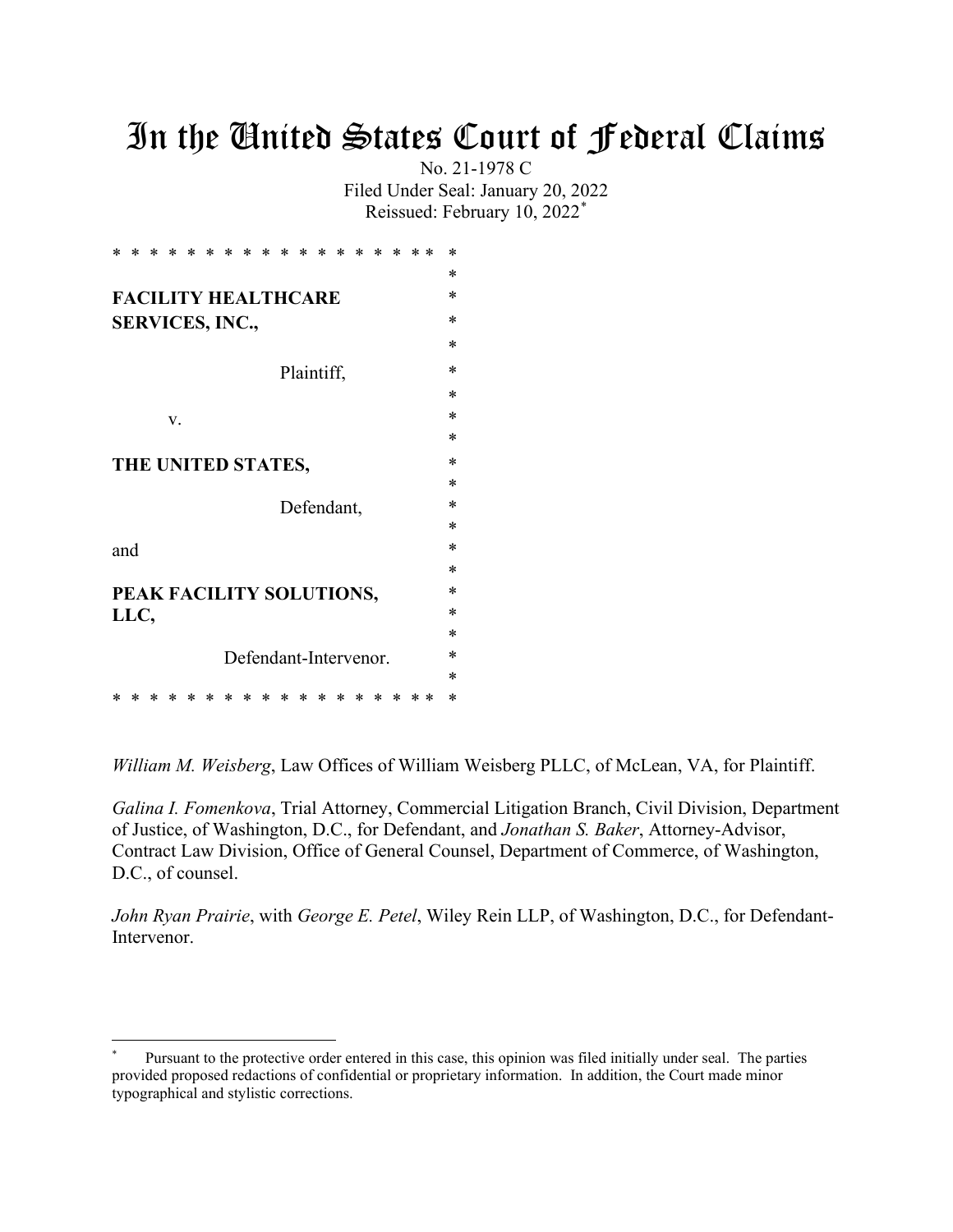#### **MEMORANDUM OPINION AND ORDER**

## **SOMERS**, Judge.

This bid protest challenges the award of a contract to Peak Facility Solutions, LLC, ("Defendant-Intervenor" or "Peak") for the provision of services related to the operation and maintenance of the central utility plant and related facilities for National Institute of Standards and Technology ("NIST") campuses in Colorado and Hawaii. ECF No. 1 at 4 ("Compl."). Plaintiff, Facility Healthcare Services, Inc.,<sup>1</sup> asserts that NIST failed to conduct meaningful discussions with it regarding its price proposal prior to awarding the contract at issue to Defendant-Intervenor. For the following reasons, the Court grants in part the government's motion to dismiss, as well as grants in part the government's and Defendant-Intervenor's motions for judgment on the administrative record.

### **BACKGROUND**

On March 10, 2020, NIST issued Request for Proposal No. 1333ND20RNB190010 ("RFP") for "[o]ne firm-fixed-price contract" for the maintenance and operation of facilities at NIST campuses in Colorado and Hawaii. AR 222. Plaintiff has performed maintenance services on these campuses for over ten years, most recently under a contract that ended on June 24, 2020. *See* AR 5. Plaintiff is currently maintaining the relevant facilities on these campuses under a series of bridge contracts. *See* Compl. at 1.

The procurement at issue is a best value procurement, with non-price/technical factors being about equal in importance to price. AR 232. The technical factors include: (1) past performance; (2) organization, management, and key personnel; and (3) technical approach. AR 232-33. In terms of price, the RFP provided that NIST would evaluate offerors' proposed prices by comparing them with: (1) one another; (2) the independent government cost estimate; or (3) available historical information. AR 234.

Initially, NIST received five proposals, all of which it deemed technically unacceptable. AR 1472. Moreover, NIST determined that the price in Plaintiff's first proposal as neither fair nor reasonable "in comparison with the [independent government estimate] and competitive price offers." *Id.* Thus, the contract was unawardable at that time, and NIST proceeded to establish a competitive range that included all five offerors and opened discussions with them "to give the offerors the opportunity to address weaknesses, significant weaknesses and deficiencies to bring the proposals to a satisfactory or higher level . . . ." AR 1524. NIST further provided that "offerors may also make price revisions." *Id.* 

Plaintiff received its initial discussion letter on February 21, 2021, detailing the weaknesses and significant weaknesses NIST identified in its proposal for the nonprice/technical factors. AR 1849-50. The letter also noted that "[Plaintiff's] price proposal . . . is

<sup>1</sup> Although Plaintiff captioned its complaint as being brought by "Facilities Health Care Services," the Court believes that the complaint was in fact brought by "Facility Healthcare Services." *See* AR 260; *see also* FACILITY HEALTHCARE SERVS., http://www.fhcare.com/services html (last visited Jan. 13, 2022). The caption has been adjusted accordingly.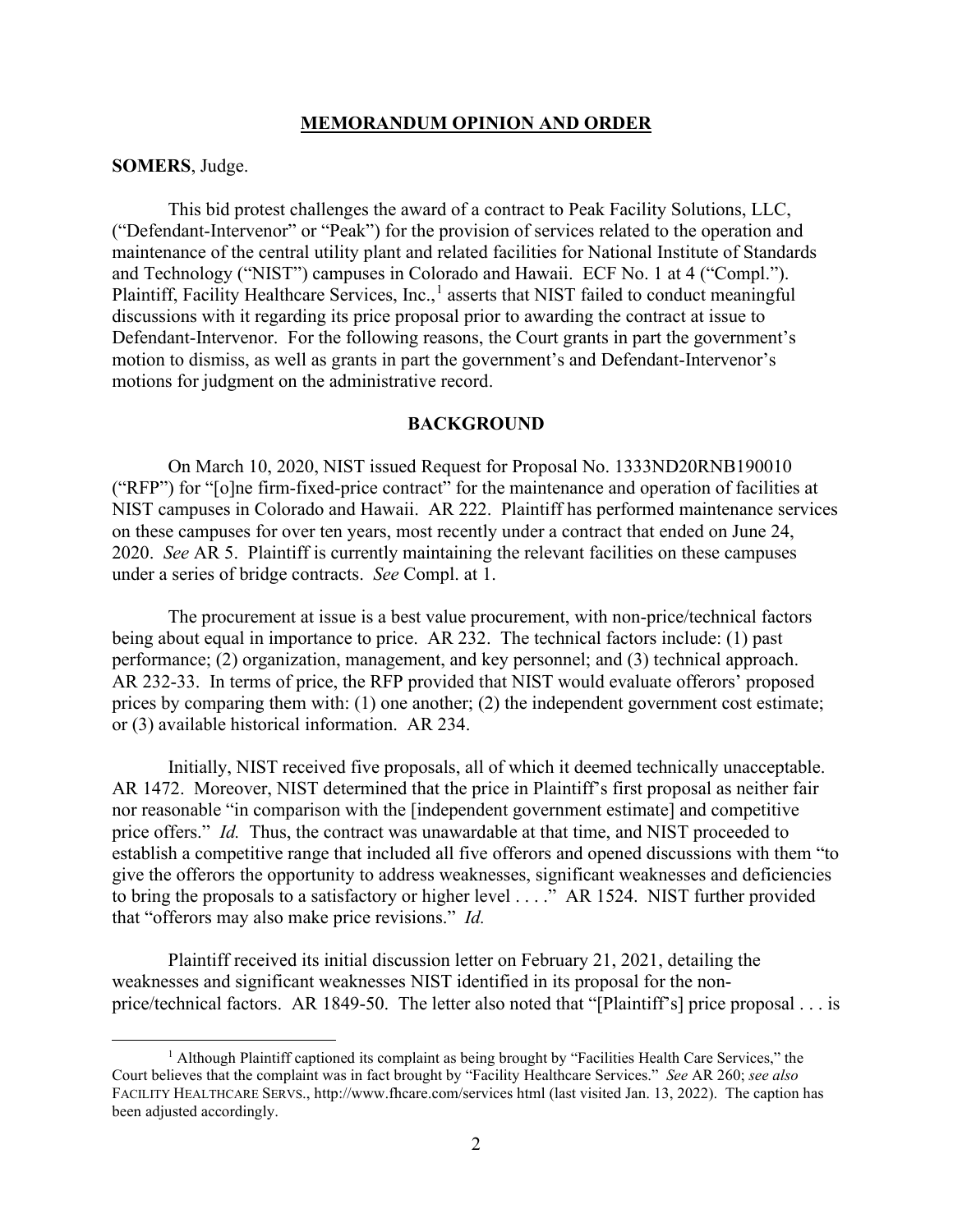significantly higher than the Government Estimate" and asked that Plaintiff "review the price proposal to ensure it is consistent with the technical proposal and ensure there are no errors." AR 1852.

On March 5, 2021, Plaintiff submitted a revised proposal, which, among other things, included a minor price reduction. *See generally* AR Tab 19. After reviewing the revised proposal, NIST once again informed Plaintiff via letter that its price was still "significantly higher than the Government Estimate." AR 2767. Plaintiff submitted its final proposal on March 31, 2021, without changing its proposed price. *Compare* AR 2104 *with* AR 3010.

The source selection evaluation board ("SSEB") evaluated the final proposals from the five offerors and rated them from first to last:

|                                                  |                     | <b>TECHNICAL / NON-PRICE PROPOSAL</b> |                  |                     |                         |            |
|--------------------------------------------------|---------------------|---------------------------------------|------------------|---------------------|-------------------------|------------|
| <b>OFFEROR</b>                                   |                     | B                                     |                  |                     | <b>TOTAL PRICE (\$)</b> | Ranking    |
|                                                  | A                   | Organization,                         | $\mathsf{C}$     | <b>OVERALL</b>      |                         |            |
|                                                  | Past                | Management &                          | <b>Technical</b> | <b>TECHNICAL</b>    |                         |            |
|                                                  | <b>Performance</b>  | <b>Key Personnel</b>                  | Approach         |                     |                         |            |
| <b>Peak Facility Solutions, LLC (PFS)</b>        | <b>Neutral</b>      | Good                                  | Good             | Good                | \$11,101,079.52         | 1st        |
| [Offeror No. 2]                                  | <b>Neutral</b>      | Good                                  | Good             | Good                | \$11,450,040.00         | 2nd        |
| [Offeror No. 3]                                  | <b>Satisfactory</b> | Good                                  | Good             | Good                | \$12,443,080.68         | 3rd        |
| <b>Facility Healthcare Services, Inc. (FHSI)</b> | Good                | Good                                  | Good             | Good                | \$16,624,584.00         | 4th (Tied) |
| [Offeror No. 5]                                  | <b>Satisfactory</b> | Unacceptable                          | Good             | <b>Unacceptable</b> | \$10,296,504.00         | 4th (Tied) |
|                                                  |                     |                                       |                  | <b>IGE</b>          | \$11,429,248.60         |            |

AR 3612. The SSEB concluded that Defendant-Intervenor's proposal represented the best value to the government based, in part, on the fact that its price offer was the lowest from a technically acceptable proposal and the proposal had an overall technical rating of good. AR 3649. The SSEB also noted that "[n]either [Plaintiff's] higher past performance rating nor any particular features in [its] technical proposal justify the \$5,523,504.48 (49.8%) price premium associated with [Plaintiff's] offer as compared with [Peak's] proposal, non-price and price factors considered." AR 3650.

On May 21, 2021, NIST awarded the contract to Defendant-Intervenor. *See* AR 3786. Plaintiff requested a post-award debrief, which occurred on May 26, 2021. *See generally AR* 4083-115. Shortly thereafter, Plaintiff filed a post-award bid protest with the Government Accountability Office ("GAO"). Facility Healthcare Servs., Inc., B-418743.2, B-418743.3, 2021 WL 4191923 (Comp. Gen. Sept. 2, 2021). GAO ultimately dismissed Plaintiff's protest, finding that NIST conducted adequate and meaningful discussions regarding the proposed price, and that Plaintiff was not an interested party able to raise challenges to the proposal's technical evaluation, as there were two intervening offerors with eligible proposals that NIST rated higher than Plaintiff. *See generally id.* Plaintiff then filed its protest in this Comt on October 7, 2021. The parties filed cross-motions for judgment on the administrative record. ECF Nos. 19, 20, 21. Additionally, the government filed a motion to dismiss Plaintiffs complaint, arguing that Plaintiff has not established standing to protest the award because it does not have a "direct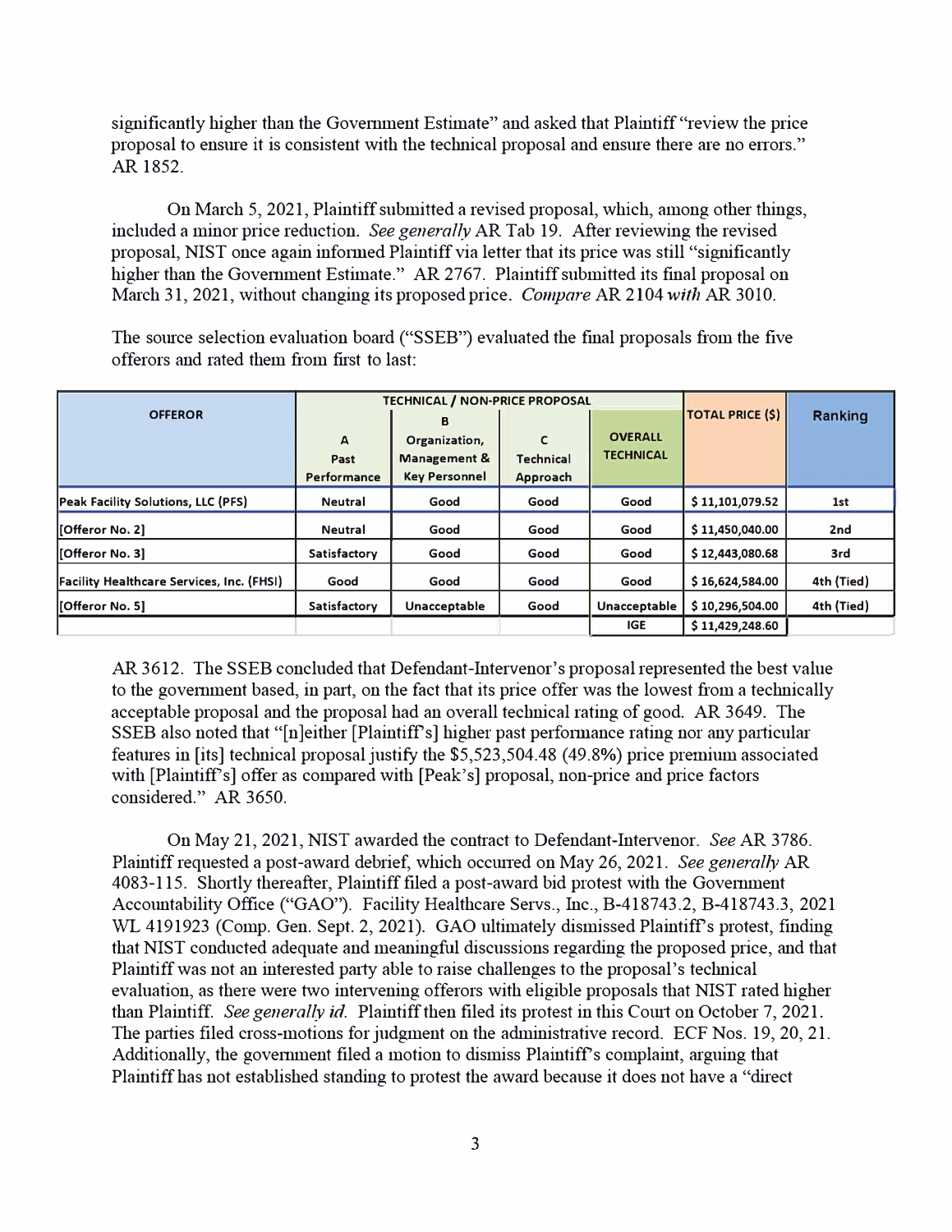economic interest." ECF No. 21 at 16-18. The Court has reviewed the pending motions and the administrative record, and the matter is now ripe for review.

#### **DISCUSSION**

# **A. Plaintiff's Motion for Judgment on the Administrative Record Fails to Comply with RCFC 52.1**

Regardless of the merits of a protest, a protestor must comply with the Rules of this Court in making its case. Plaintiff's filings in support of its motion for judgment on the administrative record, however, fall irredeemably short of complying with the rule applicable to such motions. Rule 52.1 of the Rules of the United States Court of Federal Claims ("RCFC") provides that "a party may move for partial or other judgment on the administrative record and *must include in its motion or supporting memorandum a statement of facts that draws upon and cites to the portions of the administrative record* that bear on the issues presented to the court." RCFC 52.1(a) (emphasis added). Plaintiff entirely failed to comply with this clear requirement. Rather, in moving for judgment on the administrative record, Plaintiff stated that it "will not restate the factual background of its case, but rather rely upon the facts as set forth in the Complaint." ECF No. 19 at 4. The Rules do not permit such a laissez-faire approach.

Moreover, Plaintiff at *no point* in all of its briefing draws upon or cites, even a *single time*, any page or portion of the administrative record. The Court is perplexed as to how Plaintiff intends to succeed on a motion for judgment on the *administrative record*, without ever even citing the *administrative record*. A motion for "judgment on an administrative record is properly understood as intending to provide for an expedited trial on the record." *Bannum, Inc. v. United States*, 404 F.3d 1346, 1356 (Fed. Cir. 2005). Although "expedited," that "trial" is not so expedited that it includes no consideration of the factual (administrative) record before the Court. Moreover, it is not the Court's responsibility to scour the over 5,000-page-long administrative record in search of evidence that may or may not exist to advance Plaintiff's case. *See United States v. Dunkel*, 927 F.2d 955, 956 (7th Cir. 1991) ("Judges are not like pigs, hunting for truffles buried in briefs."). Instead, RCFC 52.1 requires, and the very nature of a motion for judgment on the administrative record necessitates, that Plaintiff direct the Court's attention to those portions of the administrative record that support its position. Plaintiff is mistaken if it believes that the Court's Rules are mere guidelines there for Plaintiff to follow as it sees fit, even if Plaintiff thinks ignoring them is in the "interests of brevity." *But see* PIRATES OF THE CARIBBEAN: THE CURSE OF THE BLACK PEARL (Walt Disney Studios Motion Pictures 2003) ("The Code is more what you'd call guidelines than actual rules.").

Plaintiff's chief argument for why it is entitled to judgment on the administrative record is that it allegedly did not receive the meaningful discussions regarding its price proposal to which it claims it was entitled under the Federal Acquisition Regulation ("FAR"). This is a mixed question of law and fact. Plaintiff makes the legal argument—that the FAR in certain circumstances requires meaningful discussions—but entirely fails to cite, much less draw upon, the administrative record as to whether any meaningful discussions actually occurred. As to the factual question of whether meaningful discussions occurred, the Court would be required to make "factual findings under RCFC [52.1] from the record evidence as if it were conducting a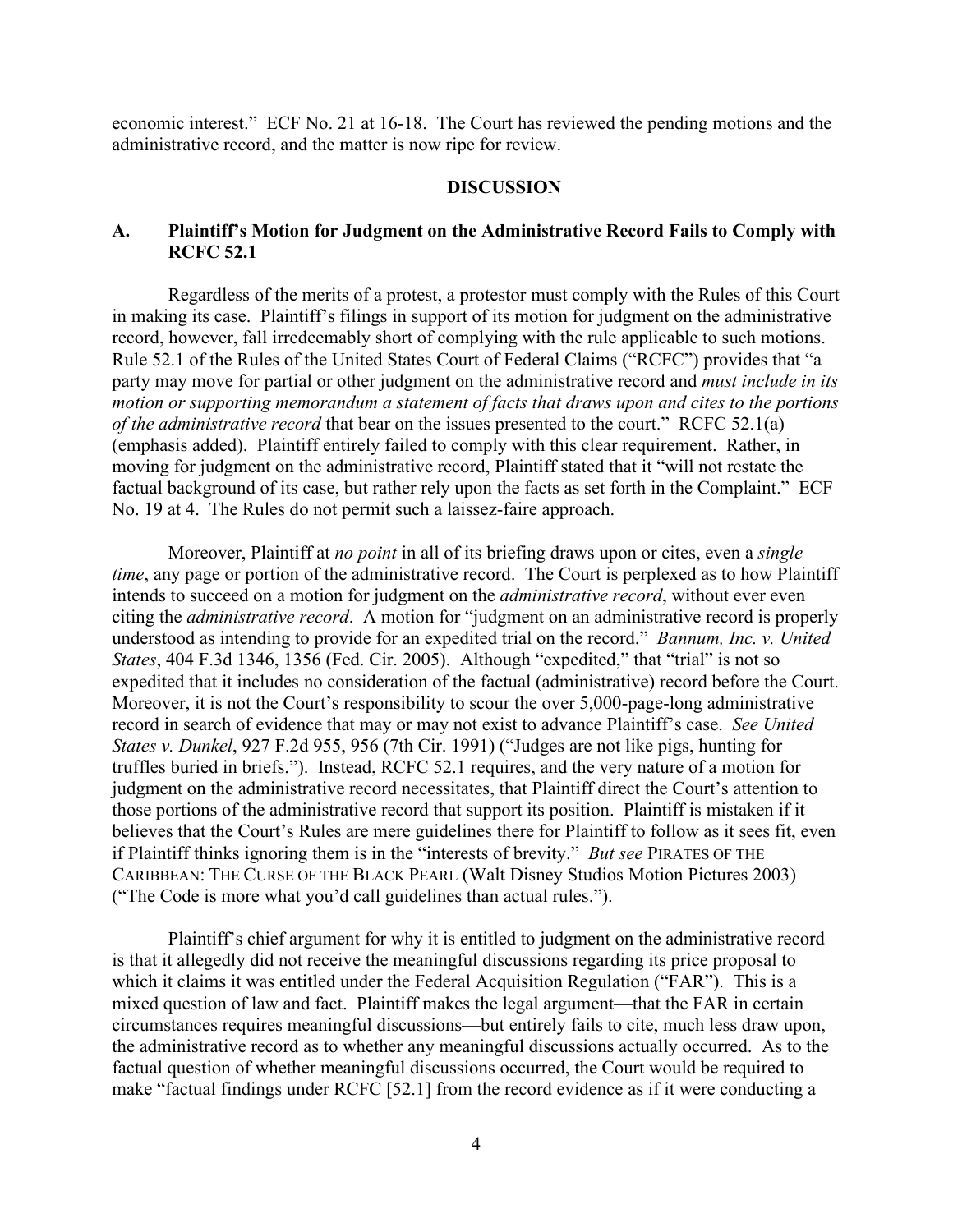trial on the record" in order to find in favor of Plaintiff. *Bannum*, 404 F.3d at 1357. Yet, Plaintiff does not point the Court toward *any* record evidence in support of such a conclusion.

The very brief factual recitation in Plaintiff's motion fails not only to draw upon the administrative record but contains only one citation that, unhelpfully, is to Plaintiff's complaint. The complaint, of course, was written and filed before Plaintiff's counsel had access to the administrative record and thus does not contain any record evidence. Instructing the Court to go look at the complaint if it is interested in the facts of the case is not the most advisable approach to advocacy, even were this a motion to dismiss or for summary judgment. It is completely unacceptable, however, to fail to cite to the administrative record when moving for judgment *on* the administrative record, especially when the key factual question is in dispute.

RCFC 41(b) permits the Court to dismiss the case with prejudice for Plaintiff's failure to comply with the Rules. Although the Court should probably put no more effort into examining this case than Plaintiff's counsel did in pointing the Court towards evidence in the administrative record to support Plaintiff's claims, the Court will not take such a draconian approach.

## **B. Plaintiff Has Not Demonstrated That Its Discussions with NIST Were Inadequate**

Although Plaintiff failed to draw upon, or even cite to, the administrative record in support of its adequacy of discussion argument, the Court will nonetheless address the merits of this claim.<sup>2</sup> Plaintiff, citing FAR 15.306(d)(3), argues that NIST failed to conduct meaningful discussions with Plaintiff regarding its price proposal because NIST's discussion with Plaintiff did not explain the "actual import of [its] price exceeding the government estimate." *See* ECF No. 19 at 5-10. Plaintiff misses the mark with this argument.

To review, in a bid protest, the relevant inquiry is whether NIST's action was "arbitrary, capricious, an abuse of discretion, or otherwise not in accordance with law . . . ." 5 U.S.C. § 706; *see also* 28 U.S.C. § 1491(b)(4) ("In any action under this subsection, the courts shall review the agency's decision pursuant to the standards set forth in section 706 of title 5."). Regarding meaningful discussions, FAR 15.306 states, in relevant part:

At a minimum, the contracting officer must, subject to paragraphs  $(d)(5)$  and (e) of this section and 15.307(a), indicate to, or discuss with, each offeror still being considered for award, deficiencies, significant weaknesses, and adverse past performance information to which the offeror has not yet had an opportunity to

<sup>&</sup>lt;sup>2</sup> Although it is a close call, it appears that Plaintiff has standing to bring its meaningful discussions claim. Clearly, Plaintiff is an actual bidder for this contract. *Weeks Marine, Inc. v. United States*, 575 F.3d 1352, 1359 (Fed. Cir. 2009) ("[T]o come within the Court of Federal Claims's § 1491(b)(1) bid protest jurisdiction, [plaintiffs are] required to establish that it  $(1)$  is an actual or prospective bidder and  $(2)$  possess[es] the requisite direct economic interest.") (citations and internal quotations omitted). While Plaintiff's proposal tied for fourth place, Plaintiff has sufficiently—for the purpose of standing—alleged that had it received adequate discussions, Plaintiff could have further lowered its proposed price. Compl. ¶ 24; *but see* ECF No. 21 at 17-18. Thus, the Court believes that for the limited purpose of challenging the alleged lack of meaningful price discussions, Plaintiff has a direct economic interest in this procurement and, therefore, standing for its price-related claim. *See Rex Serv. Corp. v. United States*, 448 F.3d 1305, 1308 (Fed. Cir. 2006)) ("To prove a direct economic interest as a putative prospective bidder, [the bidder] is required to establish that it had a 'substantial chance' of receiving the contract.").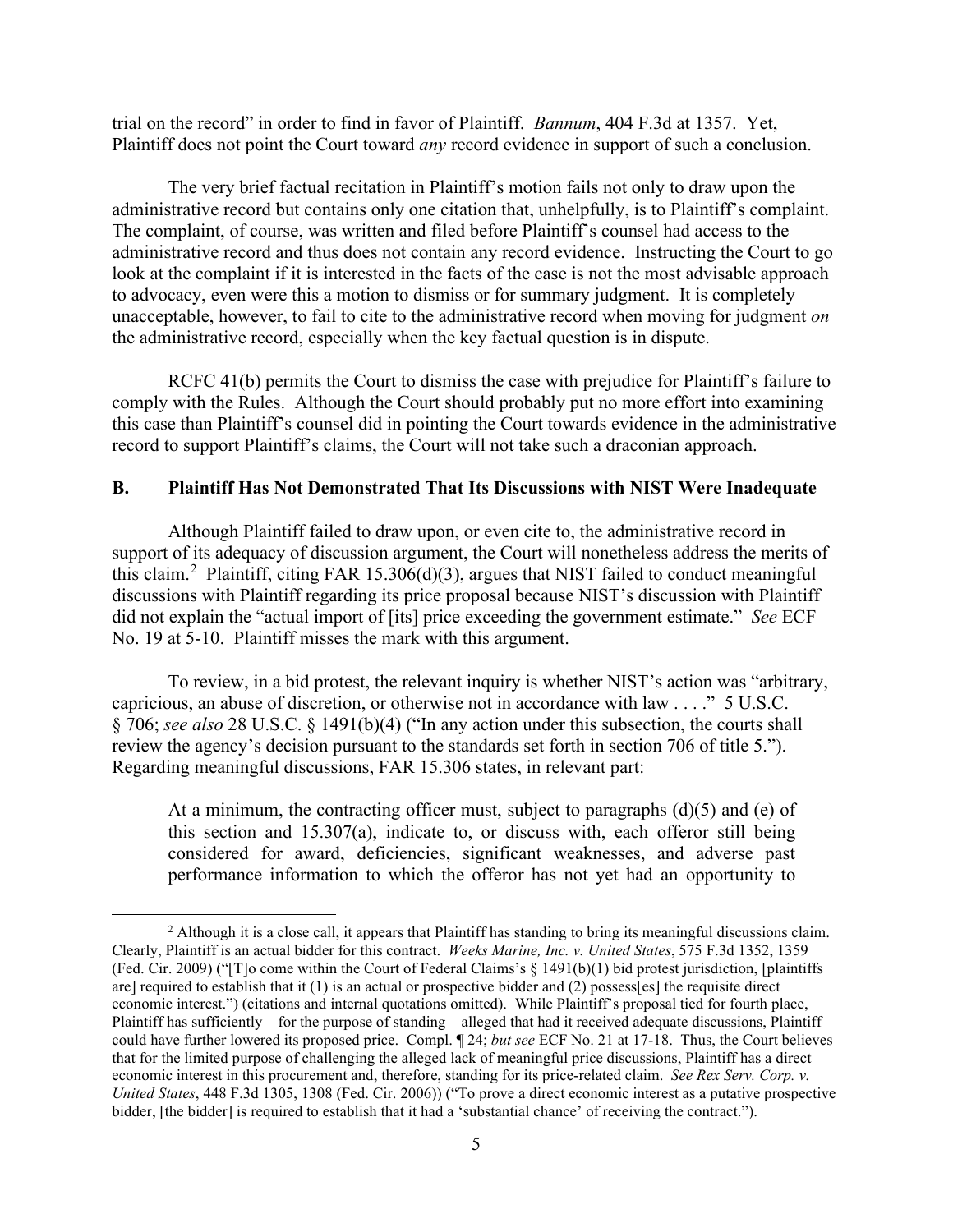respond. The contracting officer also is encouraged to discuss other aspects of the offeror's proposal that could, in the opinion of the contracting officer, be altered or explained to enhance materially the proposal's potential for award. However, the contracting officer is not required to discuss every area where the proposal could be improved. The scope and extent of discussions are a matter of contracting officer judgment.

48 C.F.R. § 15.306(d)(3). The FAR goes on to state:

Government personnel involved in the acquisition shall not engage in conduct  $that -$ 

. . . .

Reveals an offerors price without that offeror's permission. However, the contracting officer may inform an offeror that its price is considered by the Government to be too high, or too low, and reveal the results of the analysis supporting that conclusion. It is also permissible, at the Government's discretion, to indicate to all offerors the cost or price that the Government's price analysis, market research, and other reviews have identified as reasonable (41 U.S.C. 2102 and 2107).

#### 48 C.F.R. § 15.306(e)(3).

In short, the FAR *required* the contracting officer to indicate to, or discuss with, Plaintiff any deficiencies, significant weaknesses, and adverse past performance information to which Plaintiff had not had an opportunity to respond. 48 C.F.R. § 15.306(d)(3). In addition, it also *permitted* the contracting officer to discuss with Plaintiff other aspects of its proposal that could be altered or explained to enhance its chance of award or to inform Plaintiff that its price was too high or too low. 48 C.F.R.  $\S$  15.306(d)(3), 15.306(e). The problem for Plaintiff is that NIST twice informed Plaintiff that its price proposal was significantly higher than the government cost estimate. Apparently, this warning was insufficient for Plaintiff. Rather, Plaintiff asserts that NIST was required by the FAR essentially to spoon-feed it a directive that it would not be awarded the contract if it did not lower its price. Unfortunately for Plaintiff, the FAR does not require such spoon-feeding. *WorldTravelService v. United States*, 49 Fed. Cl. 431, 439-40 (2001) (citing *LaBarge Electronics*, Comp. Gen. B–266210, (1996)) (internal quotations omitted) ("[A]n agency [is not required] to spoon-feed an offeror as to each and every item that must be revised, added, or otherwise addressed to improve a proposal.").

To begin, although NIST did inform Plaintiff that its price was too high, it does not appear that the FAR required NIST to so inform Plaintiff. The FAR only requires the contracting officer to indicate or discuss with an offeror deficiencies, significant weaknesses, and adverse past performance information. Price, however, at least for purposes of the solicitation at issue, does not fit any of those categories.<sup>3</sup> A deficiency is "a material failure of a proposal to meet a Government requirement or a combination of significant weaknesses in a proposal that

<sup>&</sup>lt;sup>3</sup> The fact that price does not relate to "adverse past performance information" is self-obvious.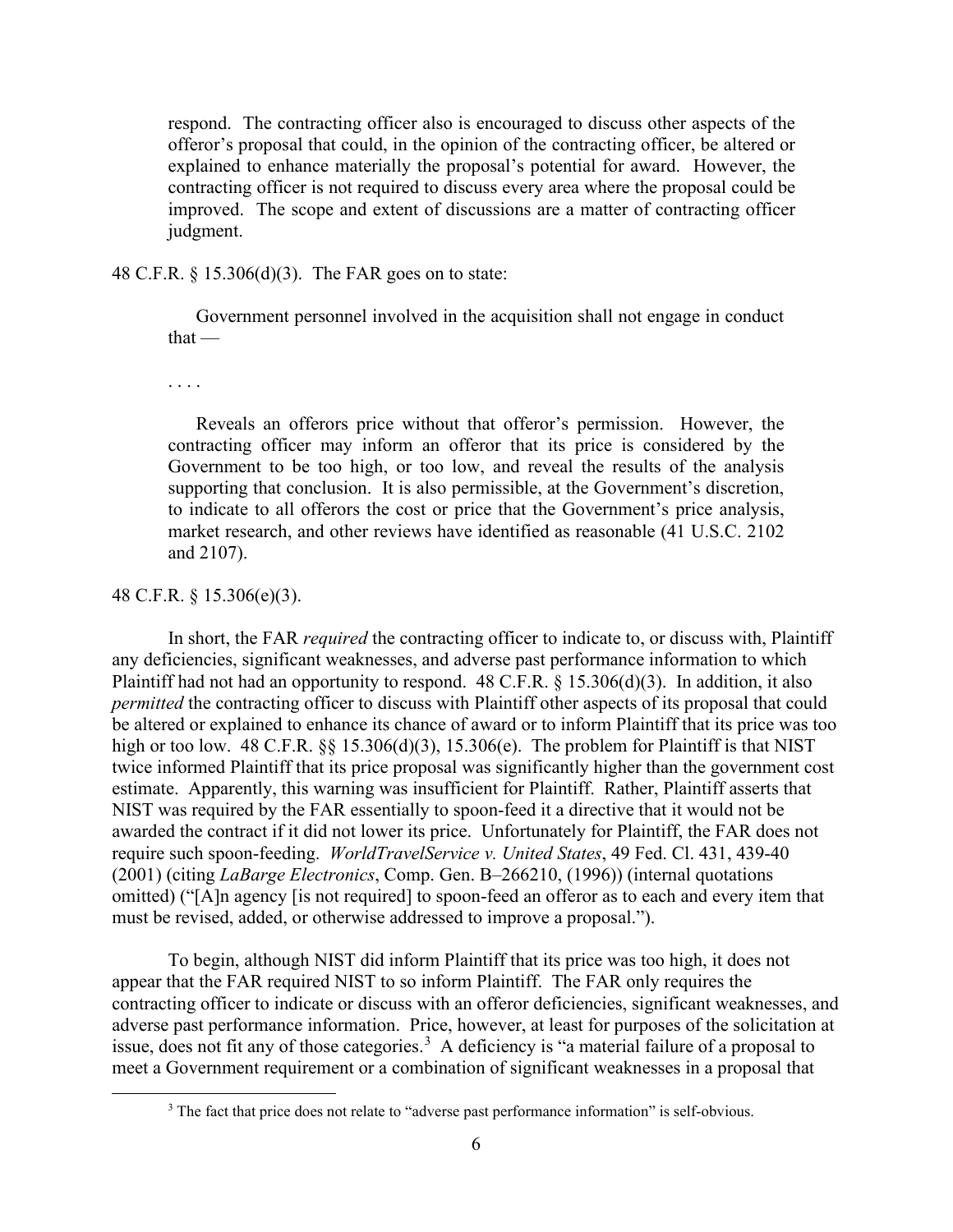increases the risk of unsuccessful contract performance to an unacceptable level." 48 C.F.R. § 15.001. And, a significant weakness is "a flaw that appreciably increases the risk of unsuccessful contract performance." *Id*. In other words, deficiency and weakness relate to the acceptability of aspects of a proposal when evaluated under an adjectival rating system. Even if price could be adjectively rated, it was not so evaluated for this solicitation; instead, "[p]rice proposals [were] ranked from lowest to highest in price." AR 234; *see also id*. ("The price proposal will be evaluated but not given an adjectival rating."). In short, at least for this solicitation, price was not scored as a strength, weakness, significant weakness, or deficiency; rather, it was evaluated for reasonableness.<sup>4</sup> Accordingly, as price was not a deficiency, significant weakness, or past performance information, NIST was not required to discuss price with Plaintiff under FAR 15.306(d)(3).

What is more, even if NIST was required to indicate or discuss price with Plaintiff, such an indication or discussion occurred. "[T]here are very few affirmative requirements for discussions," *CRAssociates v. United States*, 102 Fed. Cl. 698, 716 (2011), and the discussions NIST and Plaintiff engaged in were more than adequate. This procurement had two rounds of discussion letters: one after initial proposals and another following NIST's receipt of revised proposals. *See generally* AR Tabs 18, 24. In both of NIST's discussion letters to Plaintiff, NIST stated that Plaintiff's "price proposal . . . is significantly higher than the Government Estimate." AR 1852, 2767. Better yet, in the final discussion letter to Plaintiff, NIST provided specific line items that appeared "significantly higher than the Government Estimate." AR 2767 ("CLINs 0001, 1001, 2001, 3001 and 4001 are significantly higher than the Government Estimate."). The caselaw consistently supports a contracting officer's discretion in how it conducts discussions, particularly those regarding price. *See, e.g.*, *JWK Intern. Corp. v. United States*, 279 F.3d 985, 988 (Fed. Cir. 2002) ("All aspects of the discussions, their subject, breadth, and extent, are within the purview of the contracting officer."); *WorldTravelService*, 49 Fed. Cl. at 439 (determining that advisement that an offeror's prices were "way too high" was sufficient to qualify as meaningful and fair discussions). Plaintiff was informed *twice* that its proposed price was not in line with the government estimate. *See* AR 1852, 2767. Plaintiff could not have asked for clearer guidance that its proposed price was too high. *See* AR 2767 (referencing specific line items that were "significantly higher" than the government's estimate).

In sum, even assuming arguendo that NIST was required to conduct discussions, to prevail on this claim, Plaintiff had to show that its discussions with NIST were misleading or not meaningful. *Advanced Data Concepts, Inc. v. United States*, 43 Fed. Cl. 410, 422 (1999). Plaintiff has not met that burden, and the administrative record, in fact, shows the contrary. Accordingly, the Court grants the government's and Defendant-Intervenor's motions for

<sup>&</sup>lt;sup>4</sup> It appears that proposals were also supposed to be evaluated for price realism, but according to GAO's opinion NIST did not do a price realism analysis. Facility, B-418743.3 at 4 ("Facility's protest argued that the RFP required the agency to evaluate the proposals for price realism, *which the agency admittedly did not do*.") (emphasis added) (internal citations omitted). Given that Plaintiff's principal argument here is about price, it is puzzling that Plaintiff raised but then abandoned its price realism argument before GAO (and did not even raise it in this Court). *Compare id.* at 4-5 ("If Facility had prevailed on [its price realism] argument, our Office would have likely recommend [sic] that the agency reevaluate proposals in accordance with the terms of the solicitation and make a new best-value decision.") *with id*. at 5 ("[W]e dismiss as abandoned . . . the argument that the RFP required proposals to be evaluated for price realism.").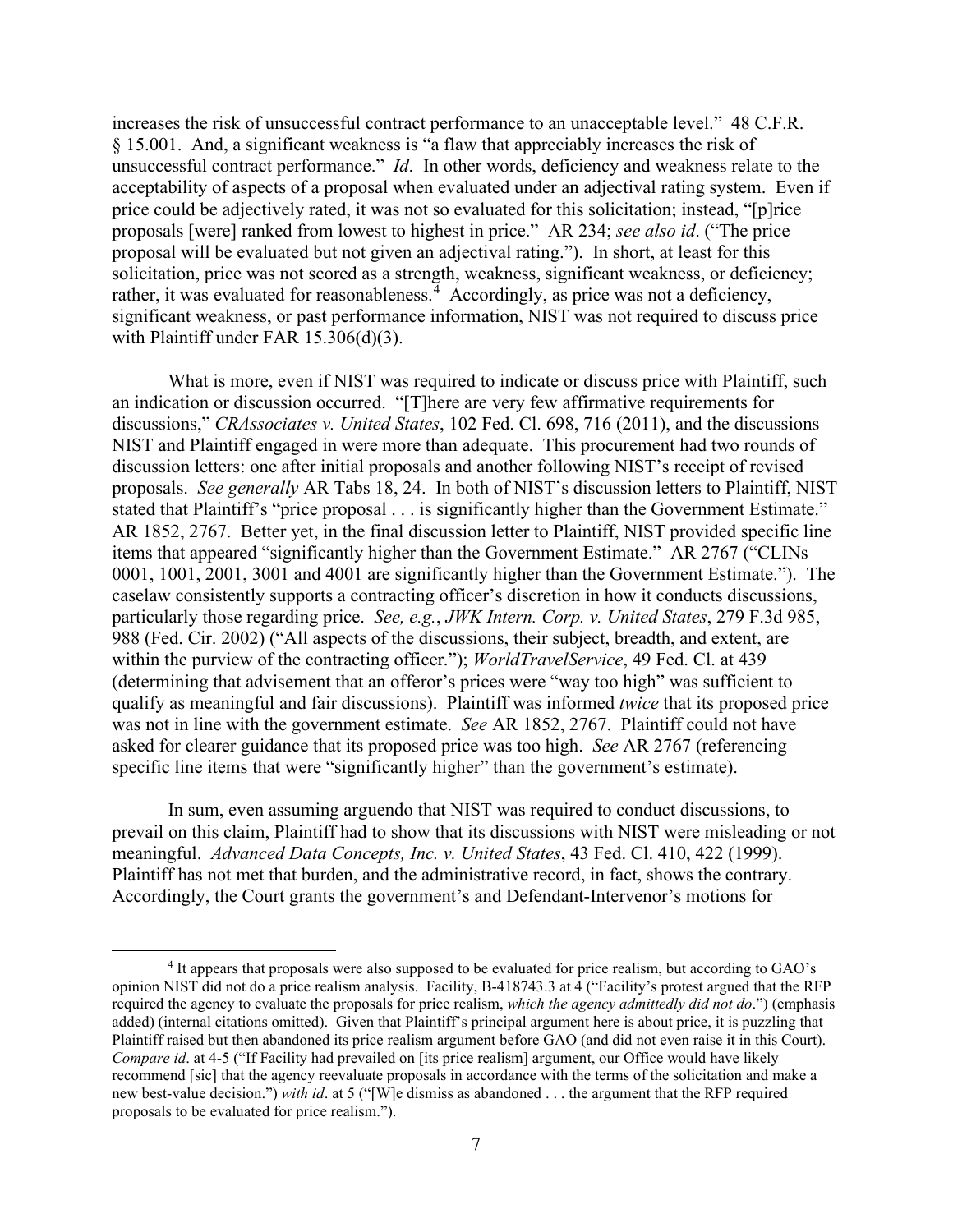judgment on the administrative record as to the adequacy of discussions regarding Plaintiff's price proposal.

## **C. Plaintiff Lacks Standing to Challenge the Alleged Improper Technical and Past Performance Evaluations of Defendant-Intervenor and Itself**

As with its adequacy of discussions argument, Plaintiff failed to draw upon, or offer any citation to, the administrative record for its claims related to the improper evaluation of Defendant-Intervenor's proposal or its own proposal. The Court would nonetheless address the merits of this argument, but, unlike with Plaintiff's adequacy of discussions argument, Plaintiff has failed to establish that it has standing to challenge the technical and past performance evaluations.

Because Plaintiff was unsuccessful on its meaningful price discussions challenge, it lacks the required standing to challenge alleged issues with the technical and past performance evaluations. *See, e.g., Wis. Physicians Serv. Ins. Corp. v. United States*, 151 Fed. Cl. 22, 30-31 (2020) ("If, however, an offeror's proposal is eliminated from the competition . . . the offeror may only have standing to challenge the agency's ruling on its elimination—if the elimination was proper, the protestor will lack standing to challenge subsequent alleged errors in the procurement such as the agency's choice of the awardee among the finalists for contract award.") (collecting cases). At most, Plaintiff carried (albeit by the thinnest of margins) its burden to establish that it has standing to challenge the adequacy of the price-related discussions. But having failed to prevail on its meaningful discussions' argument, Plaintiff—fourth in line for award because of its price proposal—lacks standing to challenge other aspects of the competition.

This is because Plaintiff failed to offer any meaningful challenge to NIST's evaluations of the two other technically acceptable proposals that were ranked directly ahead of it. *United States v. Int'l Bus. Machs. Corp*., 892 F.2d 1006, 1010-12 (Fed. Cir. 1989) (holding that an unsuccessful bidder ranked fourth lowest who did not challenge "either the solicitation itself or the eligibility of the intervening bidders" did not have standing); *HVF West, LLC v. United States*, 846 F. App'x 896, 899 (Fed. Cir. 2021) ("[A] least favored price-ranked bidder has standing only upon mounting a credible challenge to the technical acceptability of the better price-ranked bidders in line and in front of the protesting party."); AR 3612 (ranking [Offeror No. 2] and [Offeror No. 3] as second and third, respectively). However, to have a substantial chance of award, and thus the direct economic interest necessary for standing, Plaintiff had to make a credible challenge not only to Defendant-Intervenor's proposal but to the other two proposals evaluated ahead of it as well. Yet, Plaintiff does not even mention either of the two offerors ranked directly ahead of it, much less mount a credible, non-speculative challenge to NIST's evaluation of their technical merit or overall value to the government.

By failing to challenge the evaluations of the two other offerors' proposals (and failing in its price-related challenge as discussed above), Plaintiff cannot establish that it had a substantial chance of winning the award and, therefore, standing to challenge any aspect of the technical and past performance evaluations. *See Zeidman Techs., Inc. v. United States*, 144 Fed. Cl. 294, 300 (2019) ("Here, ten companies, including plaintiff, submitted Phase I proposals . . . , and their